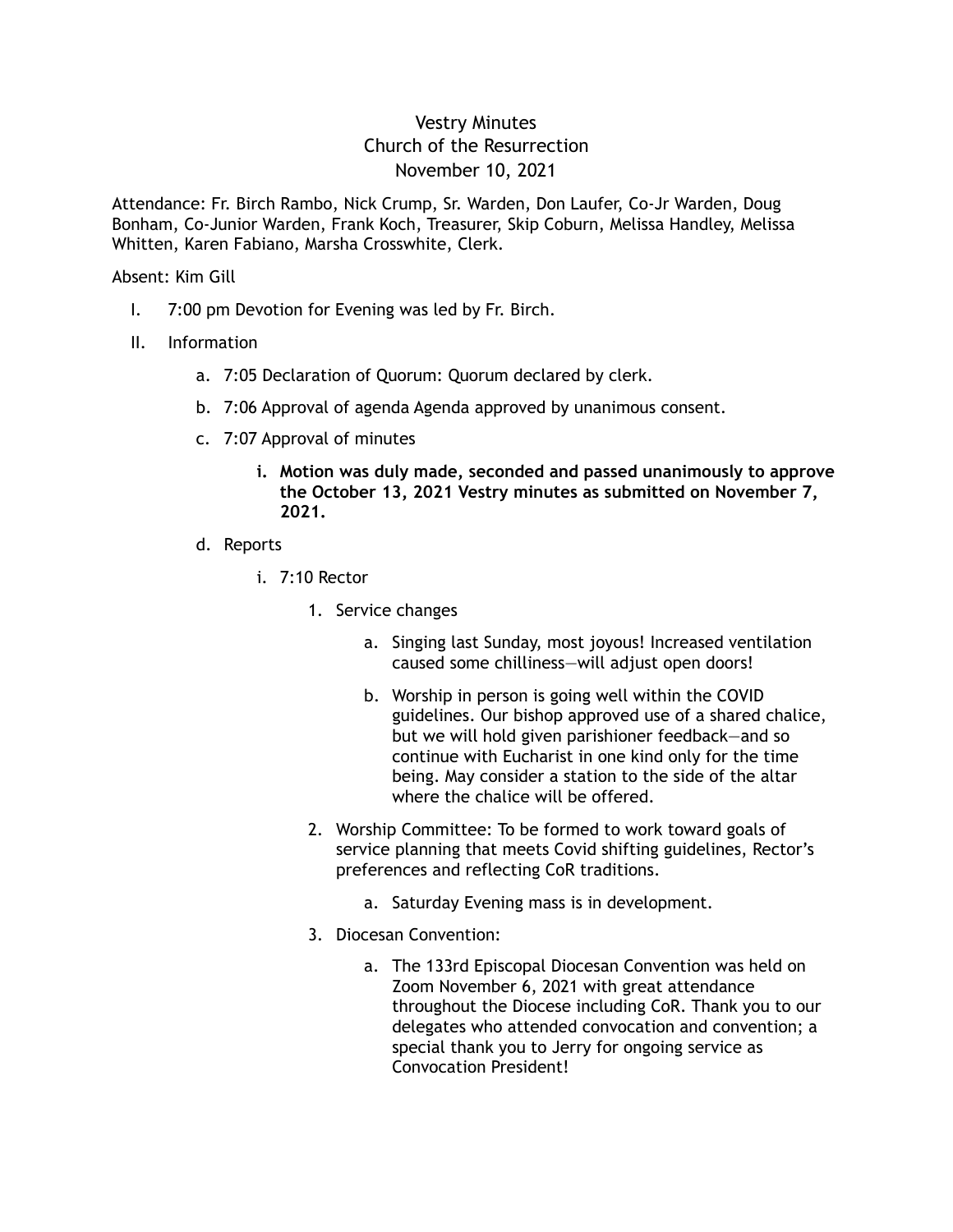- b. Diocesan budget was passed. Delegates acknowledged and applauded increased transparency reflected in Diocesan budget.
- c. Bishop's address to the convention was lauded.
- d. Discussed: motion from the floor from St Timothy's Brookings requesting Diocesan support for their work feeding the homeless in the face of the Brookings city council voting to limit the number of meals for the hungry prepared at the Church. Motion was made and passed to both support St Timothy's mission to feed the hungry both materially as well as with a letter of support from the Churches of the Episcopal Diocese to the Brooking's City Council.

### E. Other:

 Discussion regarding administrative assistant now returning to office for full schedule, which was approved.

- ii. 7:15 Sr. Warden
	- 1. Personnel
		- a. Pleased to announce the hire of Sharon Rambo as our Director of Music Ministry who has already stared work with a November 1, 2021 hire date. Nick related that Sharon sent her thanks to the Vestry for meeting and approving her salary and benefits request. Many thanks to the Music Director Search and Personnel Committees for their work on this hire. Next steps: Search is started by our new director for a choir helper, a Chorister Director and a Saturday service accompanist. Sharon will report directly to the Senior Warden.

#### iii. 7:20 Property

- 1. Vent issue: Vent is now closed.
- 2. Dyer skylights is scheduled to evaluate the skylight issue.
- 3. Discussed historic basement flooding with heavy rains and need to monitor closely.

#### iv. 7:30 Finance

- 1. Please see submitted financial reports.
- 2. Frank reports that the "financials are doing remarkably well" with the church "right on target." Pledge giving is in "Good shape" and "spending is well under control."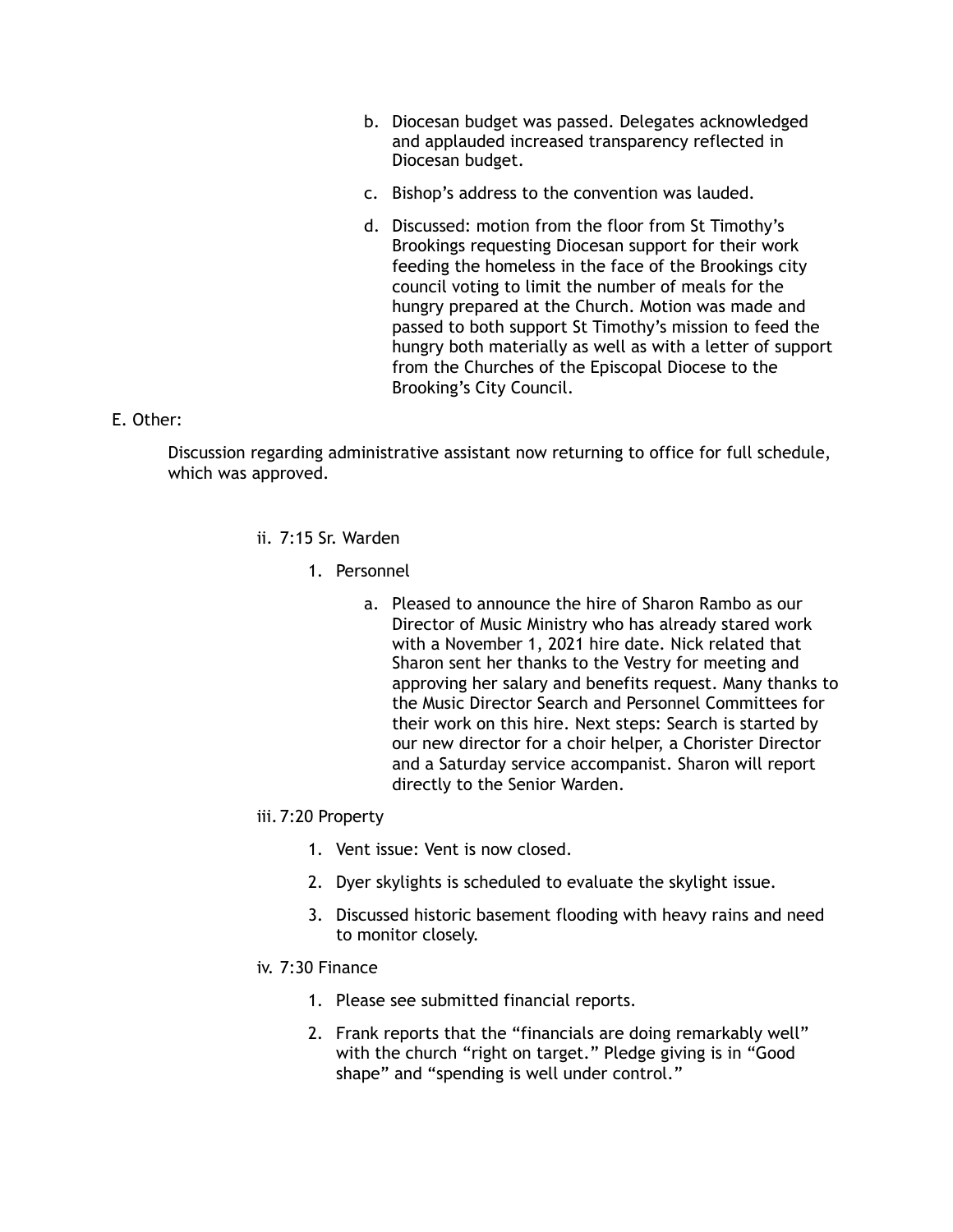- 3. Clarification sought for fund designation for open plate collections at the Pentecost, Good Friday and Epiphany services. Clerk to review Vestry minutes to determine if designation was determined. Several vestry members noted that Good Friday open plate donations have traditionally been slated for the Episcopal diocese in Jerusalem.
- 4. Request to add authority to DJ 's job description to print checks as directed; after discussion, this was approved.
- v. 7:35 Stewardship Committee
	- 1. Skip reports that the committee is formed and has met once with the work progressing well. He is pleased with the enthusiasm and experience of the committee members.

#### III. Discussion

- a. 7:40 Stewardship planning
	- 1. Skip welcomes ideas for a Pledge ingathering celebration, scheduled for 12.19.21.Cider/donuts? Greening of the church scheduled? Cookie exchange as part of celebration?
- b. 7:45 Vestry nominations: Many names were submitted and discussed for possible vestry placement. Fr. Birch will coordinate the follow up. Convention 2022 delegates: Typically self volunteer; names prepared one week prior to Annual Meeting.Jerry Jacobson recognized for his continuing service as Convocation President for the Diocese.

## IV. Decisions

- a. 7:55 Audit report
	- i. Skip shares that overall, the committee is very pleased to not have found any serious gaps. Along with this report, a list of recommendations were compiled and submitted to the Vestry to create a follow up plan. Noted that this work will be handed off to the 2022 Vestry for assignment and completion.
	- ii. Chief recommendations:
		- 1. Primary among the recommendations is a thorough property inventory.
		- 2. The audit found a historic gap in collection of minutes, however it is noted that Vestry minutes are now submitted and retained online, so hopefully this issue is resolved with this newer process.
		- 3. Recommendation of use of Realm for pledges to improve tracking.
		- 4. Update the CoR directory.